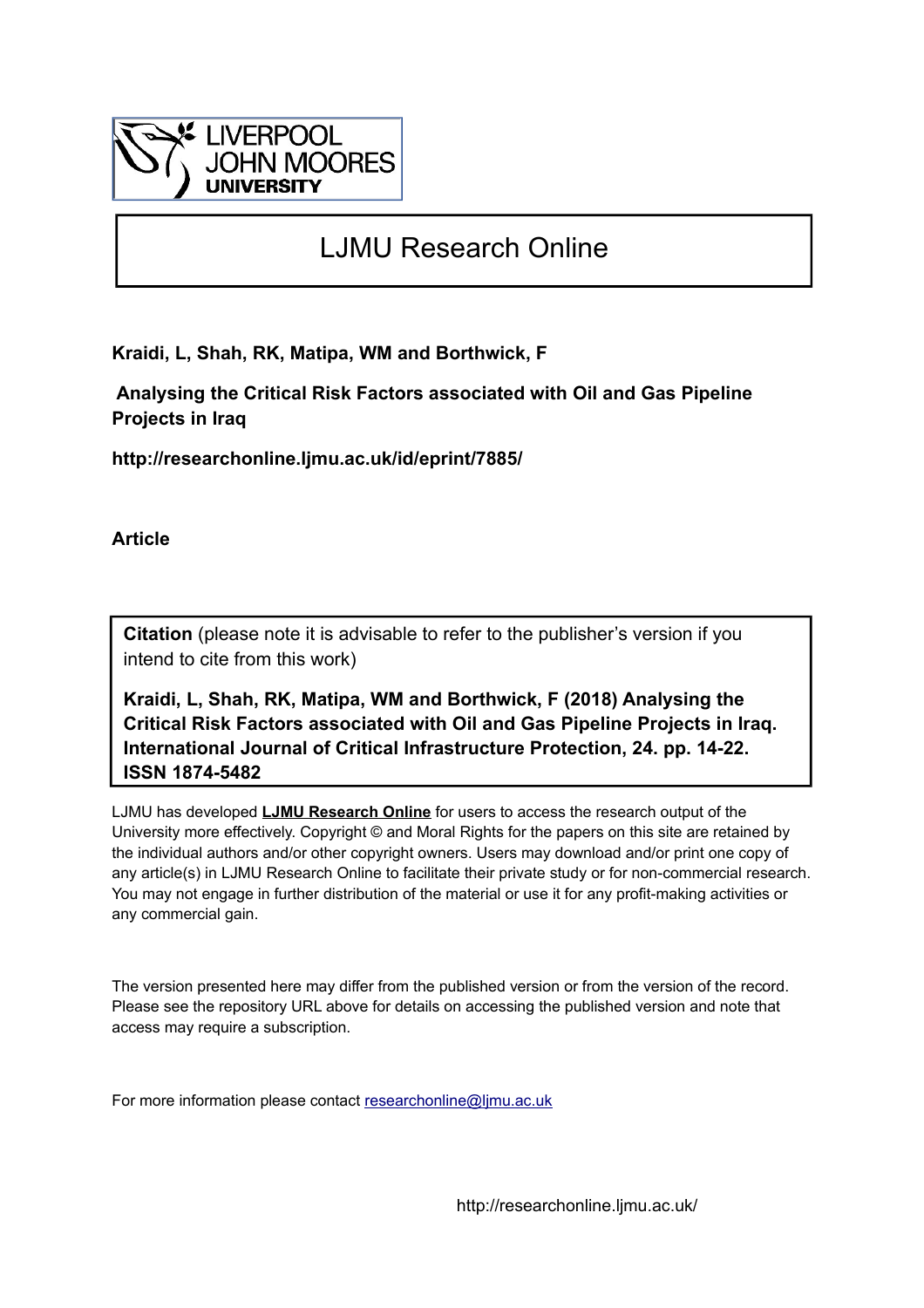| 1 | Analyzing the Critical Risk Factors Associated with Oil and Gas Pipeline                          |
|---|---------------------------------------------------------------------------------------------------|
| 2 | <b>Projects in Iraq</b>                                                                           |
| 3 |                                                                                                   |
| 4 | *Layth Kraidi, Raj Shah, Wilfred Matipa, and Fiona Borthwick                                      |
| 5 | Department of the Built Environment, Faculty of Engineering and Technology, Liverpool John Moores |
| 6 | University, Byrom Street Campus, Liverpool, L3 3AF                                                |
| 7 | * Corresponding author, Emails: <i>La.kraidi</i> @2016.ljmu.ac.uk                                 |
| 8 |                                                                                                   |

## **ABSTRACT**

 Although Oil and Gas Pipelines (OGPs) are a safe and economical mode of transportation of petroleum products around the world, they face challenges caused by risk factors including safety, security, design, construction and operational risks due to Third Party Disruption (TPD) and acts of terrorism, particularly in developing and unstable countries like Iraq. A lack of knowledge about managing such risks and the scarcity of past data about pipeline failures, are hindering OGP risk management systems. This paper, therefore, focuses on identifying and analyzing the risks caused by TDP in order to develop a holistic Risk Management Model (RMM). A semi-structured questionnaire was designed, using 30 risk factors identified through a comprehensive literature review, distributed to OGP stakeholders in Iraq, via an online survey tool, to collect the research data. SPSS was used to analyze the data and evaluate risk factors which were ranked in order of probability and severity level using a risk index method. A conceptual framework for the RMM is presented, based on the literature review and survey findings. The results reveal that terrorism, sabotage and theft are the most critical safety risks, official corruption and lawlessness the most influential factors for regulatory risks. Pipeline location "Hot-Zones" also have a serious impact on the failure of pipelines. A computer-based risk management model will be developed at the next stage of the study using the RMM and the results of the numerical risk analysis.

 **Keywords-** *Pipelines; risk evaluation; risk management model; safety risk and third-party disruption.*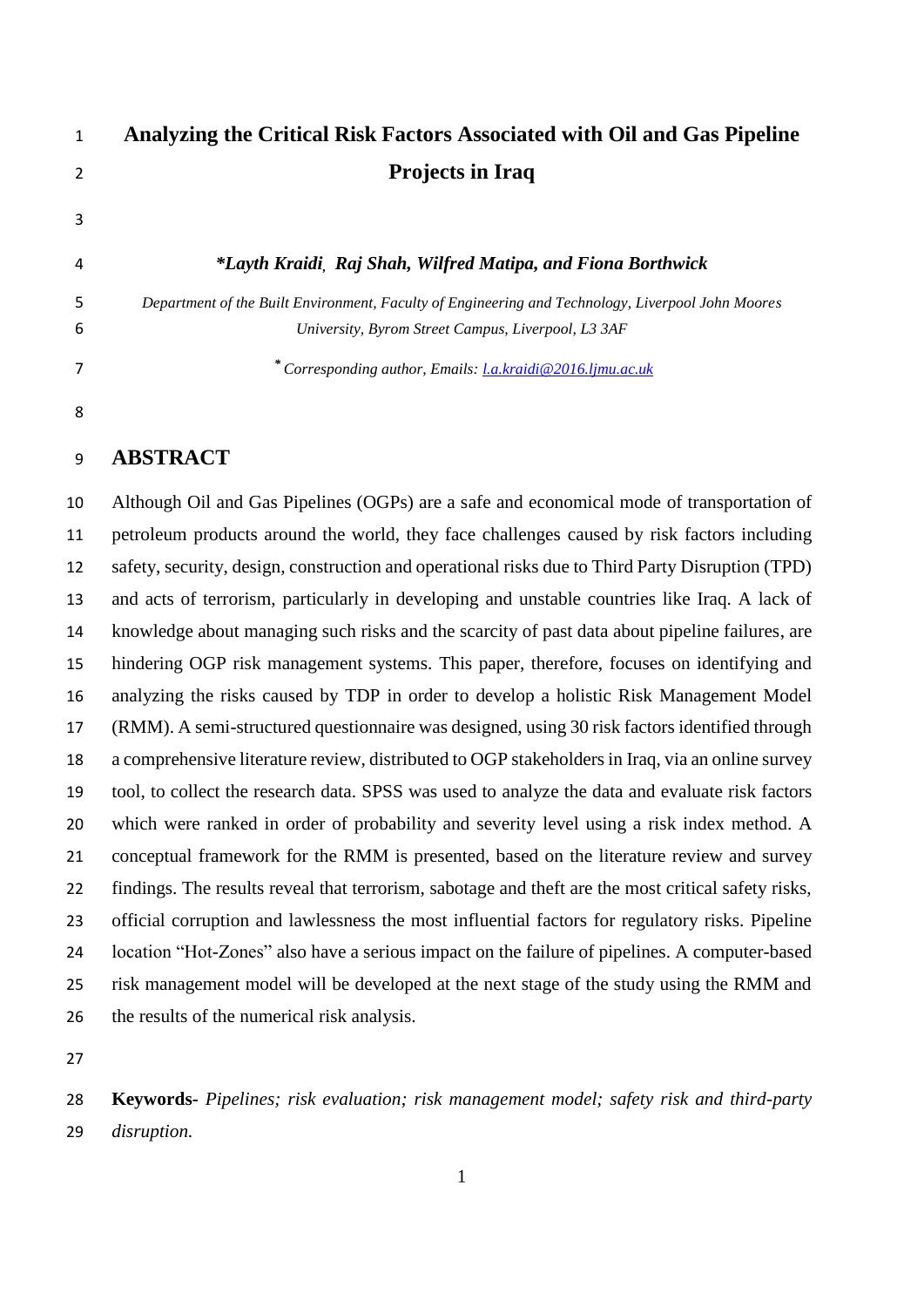#### **1. Introduction**

 Oil and gas pipelines (OGPs) are considered a safe and economical mode of petroleum product transportation, however they are subject to a range of hazards and accidental damage that have severe consequences on projects and people's lives. Long-distance pipelines mainly suffer from mechanical, operational and natural hazards [1], design flaws, misuse, corrosion damage and third-party disruption (TPD) [2]. Muhlbauer [3] defines TPD as any individual or group action that obstructs the functionality of the infrastructures' systems in any direct or indirect manner. Peng *et al*. [4] add any action that accidentally damages OGPs, such as human error, natural phenomena, soil movement (e.g. foundation collapse, landslides, floods and mudslides), and surface loads as a result of illegal building, blast construction and live ground loads that compress pipelines. In this paper, TPD refers to all individual and group actions that result in expected or unexpected pipeline damage, at any stage of the pipeline project. At the present time, globally insecure situations are adding more cause for concern and potentially serious consequences to OGP projects. This is especially the case in countries with low levels of security where OGPs often suffer malicious terrorist attacks. Such hazardous environments make OGP risk management challenging and complex.

 OGP projects are complex and risky but crucial. Consequently, the risk management challenges and difficulties facing OGPs are increasing day by day due to the vast range of problems that are facing pipeline projects because of an unstable global environment. Proper attention needs to be given to OGP risk factors because neglecting these will result in casualties in terms of disturbance to business activities and economic losses. In the OGP risk management field, problems related to proper understanding, data availability and risk evaluation facilities have been noticed, particularly in developing and unstable countries like Iraq. This implies that risk management studies must be conducted and translated into formats that can be reviewed, understood and analyzed in order to maintain safe and secure construction and operational environments [5].

 Even though risks to OGPs cannot be entirely avoided, dealing with each risk as severe is resulting in losses in expenditure [6] and time. Reasonable and accurate risk evaluation measures can contribute to a reduction in the overall risk of pipeline failure [2]. Risk management works to control risk factors and minimize risk impact, this process including four steps: (i) risk identification; (ii) risk analysis; (iii) risk response and mitigation, and (iv) risk monitoring and control [7]. Step 1, risk identification, is carried out to identify the factors that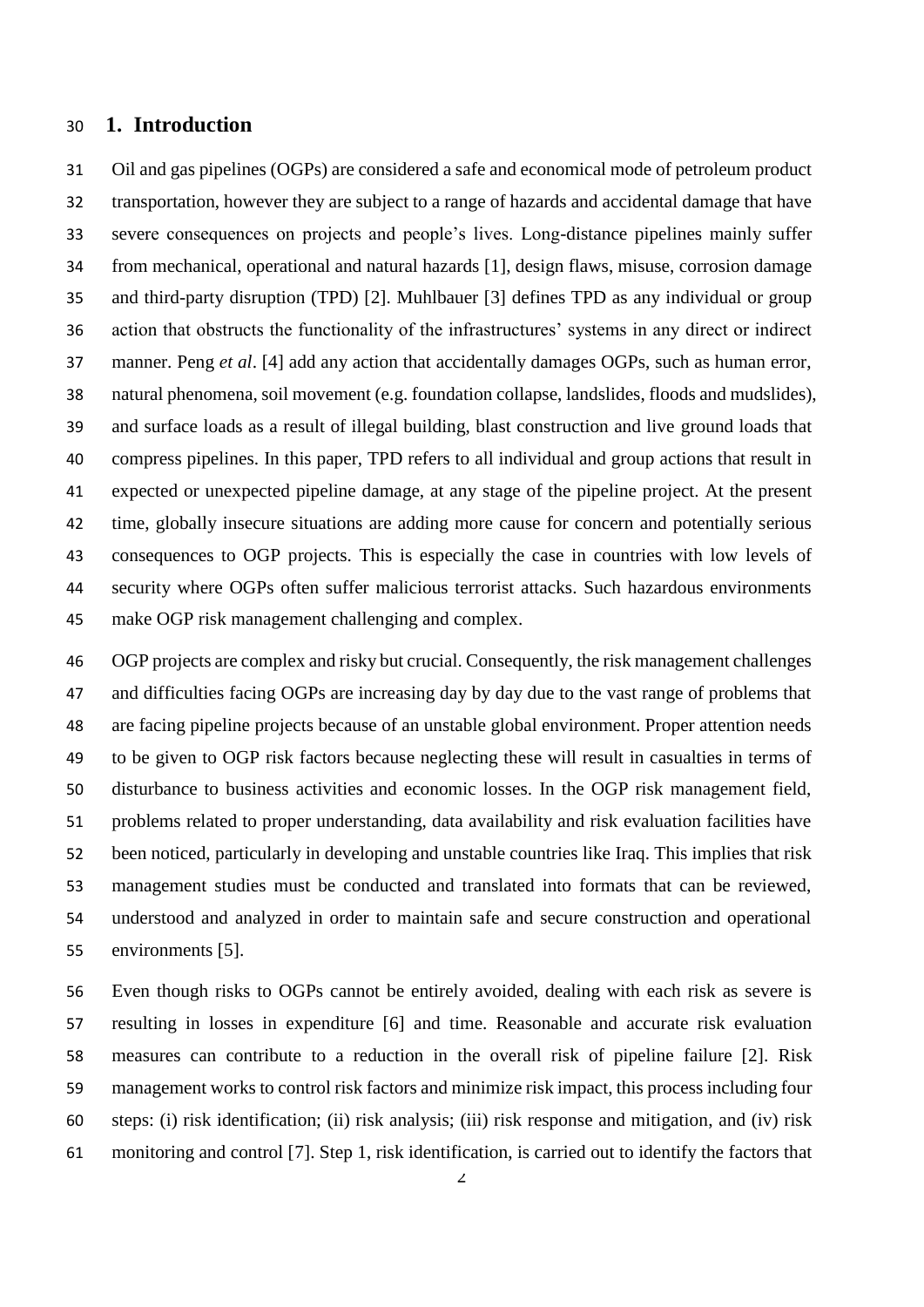affect OGP project success, both positively and negatively. This step is fundamental because risk management is based on the premise that risk factors are identifiable as defending a system from unknown risk is almost impossible [8]. Step 2, risk analysis, is about evaluating the influence of identified risk factors on the project in terms of the chances of it happening, frequency or likelihood, severity and the degree of impact. Both risk identification and analysis depend on an appropriate and accurate knowledge base and real data as these provide the required level of input for a successful risk evaluation [9]. In order to prioritize hazards that need managerial attention, risk registers should contain all analyzed risks [10,11]. Because of this, the current trend in risk management is to take a holistic and comprehensive approach to projects [12], ensuring that adequate 'risk registration' and 'risk assessment' facilities are available for effective risk evaluation. Step 3, risk response and mitigation, are about how to respond to risk and choose actions that will reduce hazards and minimize consequences. Step 4, risk monitoring and control, are continuous processes carried out to identify and analyze new risk factors, re-evaluate current risk factors and improve existing risk responses to ensure adequate risk management.

 Existing OGP risk management studies (for details see Table 1) do not focus on all types of risk factors at a time, despite the fact that there are many different types of risks which can affect the OGP. This is especially the case in countries where OGPs face unique risks due to TPD, sabotage, acts of terrorism, civil war and rules and regulations. These risk factors have not been effectively studied to date. While accurate risk factor probability and severity values are required to manage OGP risks, these values are still imprecise, deficient and vague [13] meaning that current analytical methods cannot calculate the probability and severity of TPD and other similar factors.

 One of the reasons why it is difficult to manage risk more effectively is because a historical database has not yet been established [4,14]. This implies that current OGP risk evaluation studies and tools are inadequate due to the lack of an acceptable knowledge base and a lack of data. This situation is causing significant challenges for developing and unstable countries like Iraq, as well as general issues around less effective OGP risk management systems. There is, therefore, a vital and urgent need for an effective risk analysis study that can help to identify and analyze OGP risk factors in a more effective way.

 This study, therefore, aims to provide a thorough review about the risk factors applicable to OGPs in countries where these projects are suffering severe consequences from terrorist attacks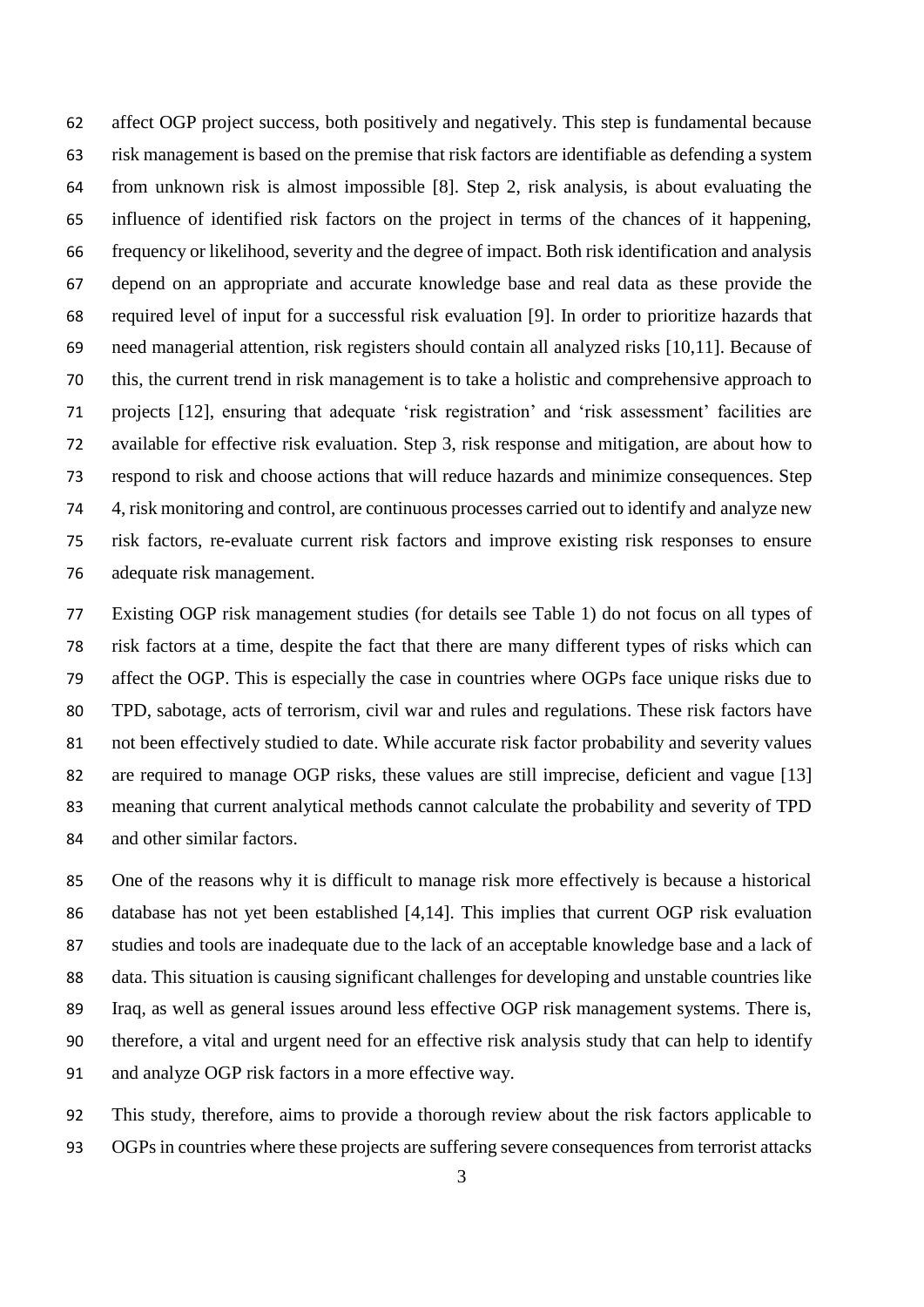and sabotage in addition to other risk factors. The main objective is to identify and analyze the risk factors specific to Iraq. In doing so, it will address the current shortage of data and provide relevant information for OGP risk management studies, such as a list of risk factors and the degree to which they influence pipelines. This paper will actively contribute to the field of OGP risk management in Iraq and other countries that are suffering the same kinds of risks, through the provision of real data about pipeline failure based on OGPs stakeholders' perceptions that reflect the reality of the problem. Moreover, the evaluation of the impact of each risk is a fundamental step for any risk management study.

 Moving forwards, this paper has been organized as follows. The methodology, risk factors identification, data collection and questionnaire development are described in section 2. Section 3 presents the results, section 4 the discussion and section 5 the conclusion moreover, the evaluation of the impact of each on and suggestions for future research.

## **2. Methodology**

 A pragmatist paradigm is adopted to obtain meaningful results from both the qualitative and quantitative approaches used in this research. The methodology that has been followed in this research is based on a holistic framework of a Risk Management Model (RMM), which has three phases as illustrated in Fig. 1. Phase I is about identifying OGP risk factors through an available database or through a review of the previous literature, if there is no database available. This phase could help researchers overcome the problems caused by the shortage of available data. The findings from Phase I will be presented in Table 1. Phase II is about risk analysis and data gathering. In this phase, a questionnaire survey will be designed and distributed amongst OGPs stakeholders in Iraq to collect their perceptions about the probability and severity levels of OGPs risk factors. To determine the numerical values of Risk Probability (RP) and Risk Seventy (RS) descriptive statistical analyses are applied to the survey. Phase II results will be presented in Table 3. Finally, phase III is about simulating risk factors using a mathematical algorithm and computer-based model based on the findings from phases I and II. The developed RMM will allow a comprehensive and systematic approach to OGP risk identification and evaluation, specifically for governments or organizations at the beginning of their management efforts in terms of risk factor identification, data registration and systematic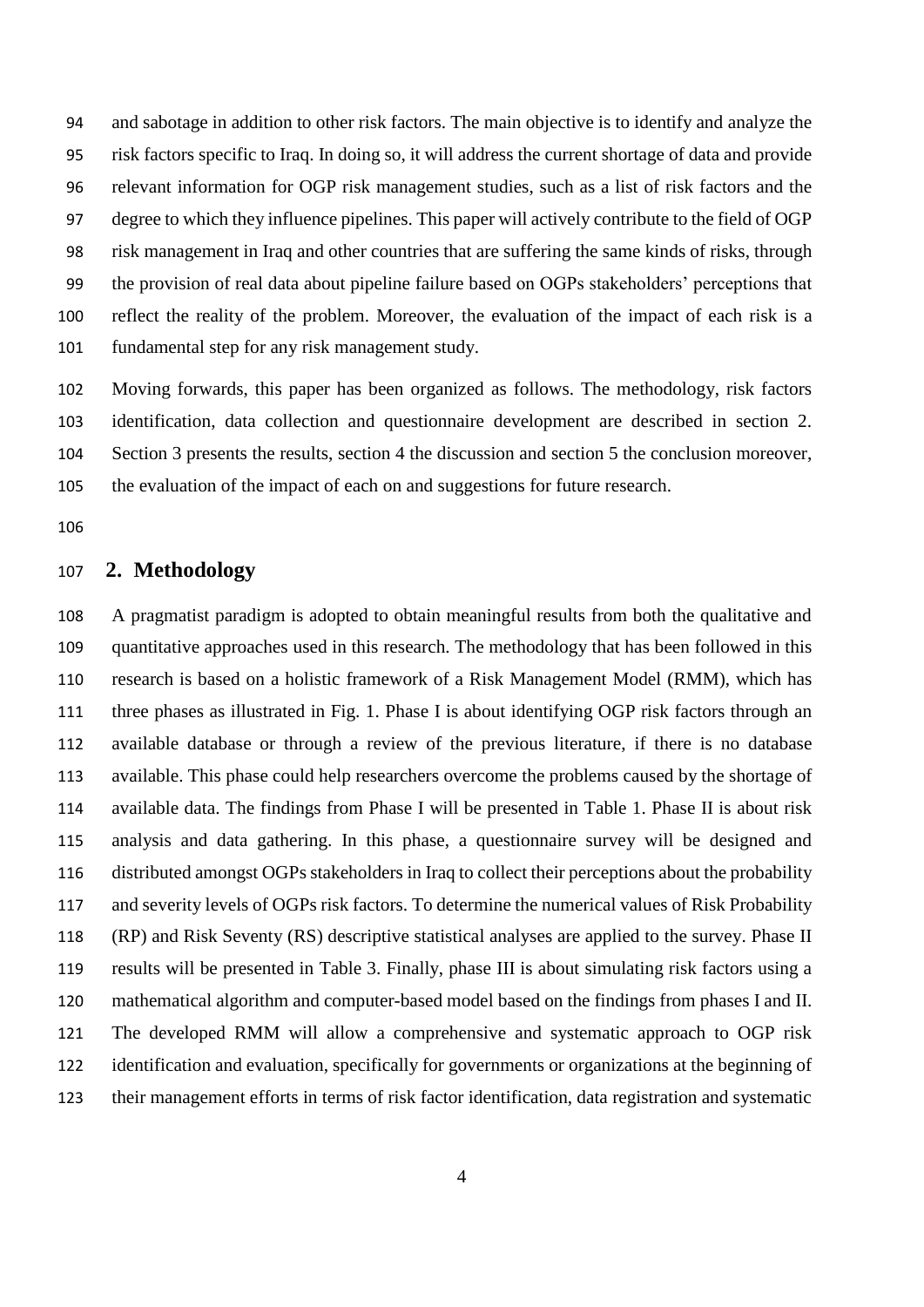- risk management. In this research, moreover, a new database will be created to store the
- findings and recommendations from this research to be used for future research.



127 Figure 1: The Framework of the RMM.

 Following the design of the RMM, section 2.1 details the process for phase I, sections 2.2 to 3.3 the process for phase II, and section 5 explains future work (phase III).

*2.1. Risk factor identification*

 In Iraq, and other developing countries under similar situations, OGP risk management is hampered by a shortage of data. To overcome this problem, a comprehensive document analysis has been carried out here to identify the common causes of pipeline failure in different countries, and under different circumstances, around the world. Pipeline risk factors at the planning, design, construction, operation and maintenance stages have been identified, classified by type and listed in Table 1.

- 
- Table 1: Critical OGP risk factors from the reviewed literature.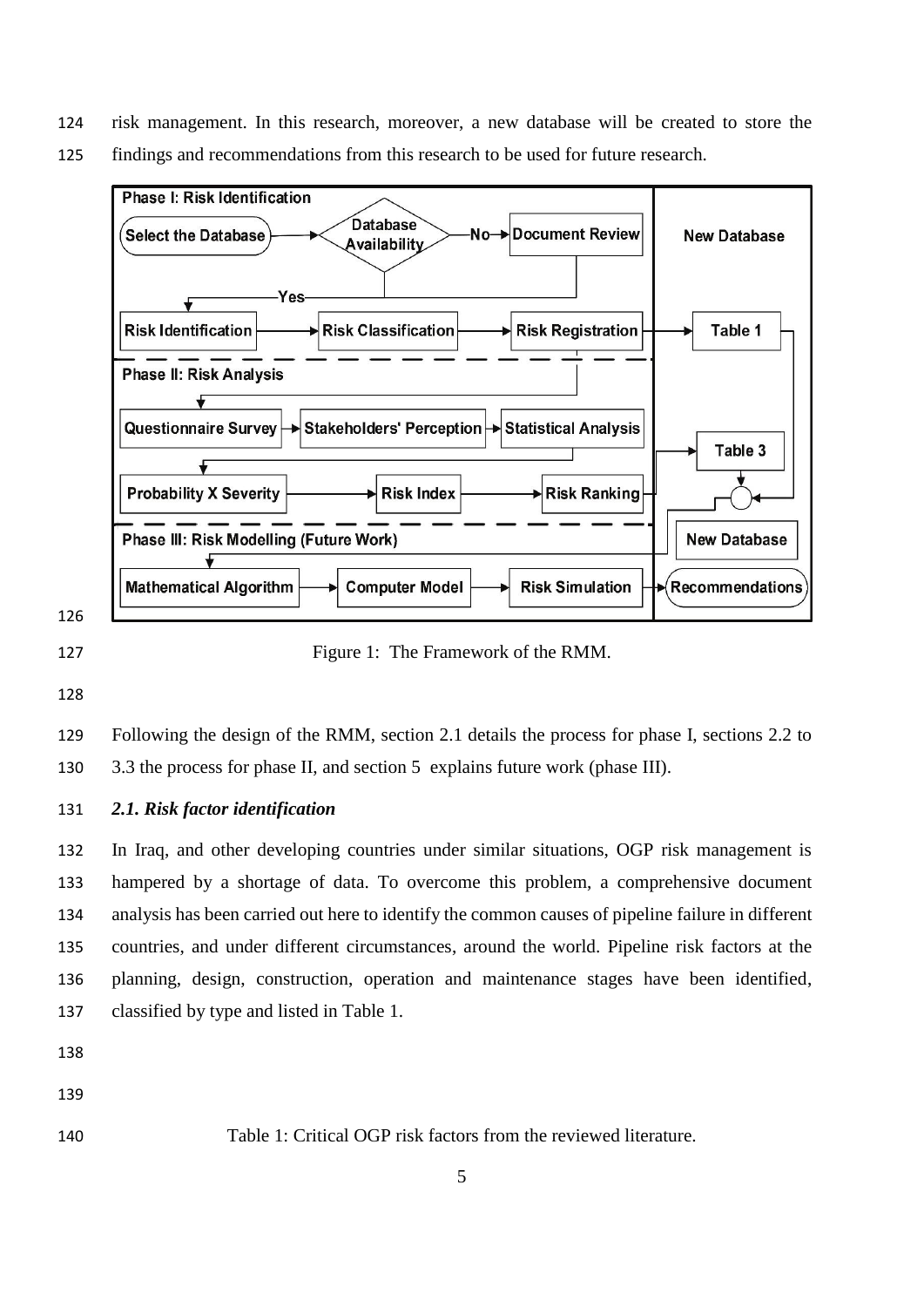| <b>Risk Factors</b>                                             | Author               | <b>Risk Type</b>                                     |
|-----------------------------------------------------------------|----------------------|------------------------------------------------------|
| Socio-political factors such as education level and poverty     | $[2,9,15-17]$        | Security and societal (S&S)                          |
| Low levels of the general publics' legal and moral<br>awareness | [4, 18]              | S&S                                                  |
| Thieves                                                         | [16, 17]             | S&S                                                  |
| Terrorism and sabotage                                          | $[9,15-17,18-20]$    | S&S                                                  |
| Threats to staff (kidnap and/or murder)                         | $[21]$               | S&S                                                  |
| Leakage of sensitive information                                | [6, 22]              | S&S                                                  |
| Geographical location like 'Hot-Zones'                          | [6]                  | Pipeline location (PL)                               |
| Conflict over land ownership                                    | [23, 24]             | PL                                                   |
| Accessibility of pipelines                                      | [6]                  | PL                                                   |
| Geological risks like soil movement and landslides              | [2,15,25]            | PL                                                   |
| Vehicle accidents                                               | $[4]$                | PL                                                   |
| Animal accidents                                                | [15,21]              | PL                                                   |
| Lack of compliance with the safety regulations                  | [2, 16]              | Health<br>$\&$<br>safety<br>and<br>environment (HSE) |
| Non-availability of warning signs                               | [2,26]               | <b>HSE</b>                                           |
| Lack of proper maintenance and regular inspection               | [2,9,5,11,16,20]     | <b>HSE</b>                                           |
| The opportunity to sabotage exposed pipelines                   | $[21]$               | <b>HSE</b>                                           |
| Inadequate risk management methods                              | [5,16]               | <b>HSE</b>                                           |
| Natural disasters and weather conditions                        | $[9, 15-17]$         | <b>HSE</b>                                           |
| Weak ability to identify and monitor the risk factors           | $[16]$               | Operational constraints (OC)                         |
| Shortage of high-quality and modern IT services                 | [15, 16]             | OC                                                   |
| Corrosion and lack of anti-corrosive action                     | [2,6,11,16,19,20,25] | <b>OC</b>                                            |
| Design, construction, material and manufacturing defects        | [2,11,19,20,25,27]   | OC                                                   |
| Operational errors e.g. human error and equipment failure       | [2,5,11,15,16,19,20] | OC                                                   |
| Hacker attacks on the operating or control systems              | [6]                  | OC                                                   |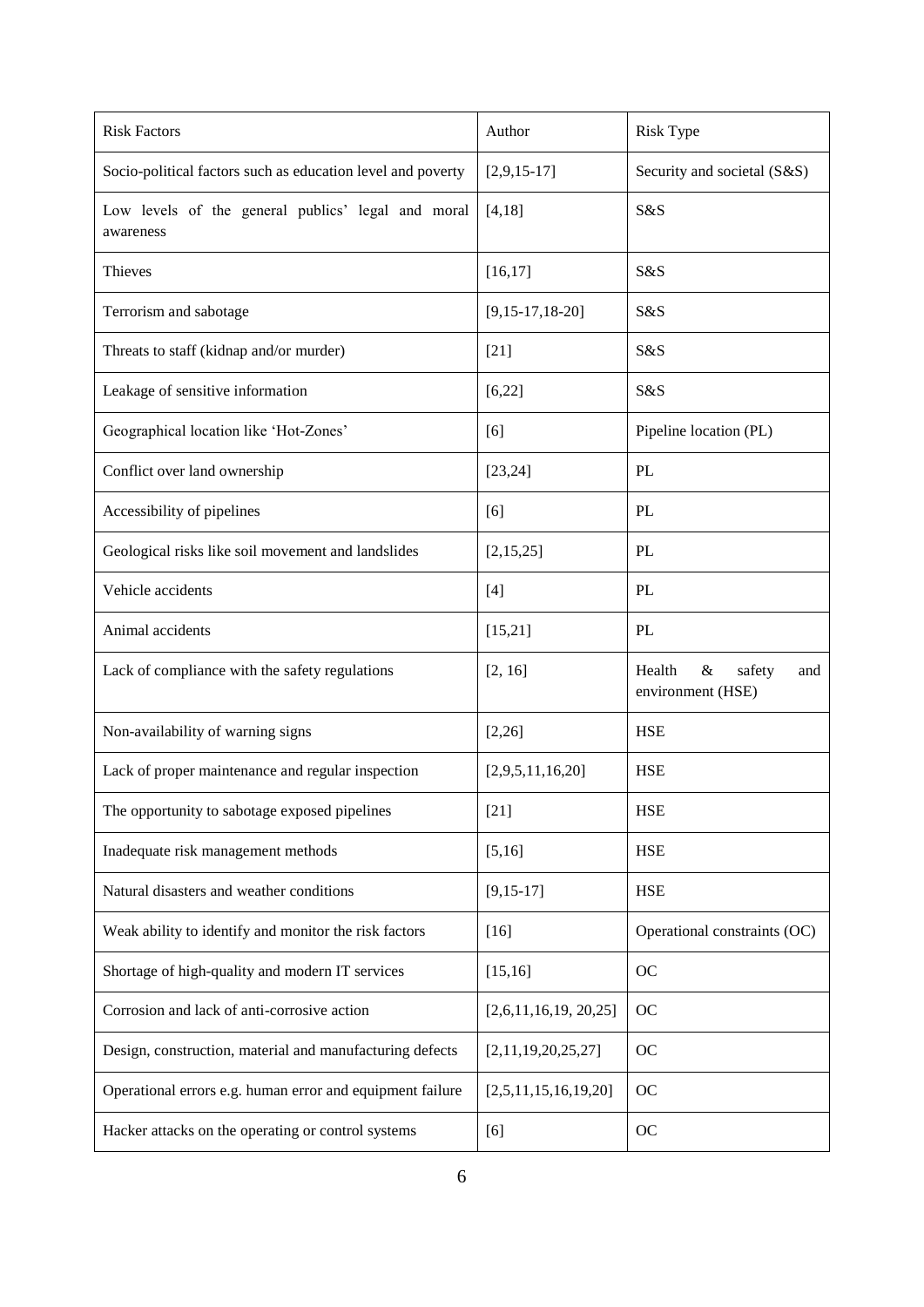| The law not applying to saboteurs (lawlessness)                     | [4,15] | Rules and regulations $(R&R)$ |
|---------------------------------------------------------------------|--------|-------------------------------|
| Stakeholders are not paying proper attention                        | $[16]$ | R&R                           |
| Few researchers are dealing with this problem                       | $[16]$ | R&R                           |
| Lack of historical records about accidents and risk<br>registration | [5,16] | R&R                           |
| Lack of proper training schemes                                     | [5,16] | R&R                           |
| Corruption                                                          | $[16]$ | R&R                           |

 30 risk factors have been identified and classified into five types as follows: (i) Security and societal. This type of risk includes terrorism and sabotage; thieves; public, legal and moral awareness; socio-political dimensions such as education level and poverty; threats to staff, and leakage of sensitive information about risks. (ii) Pipeline location. This includes risk factors like "Hot-Zones"; easy access to pipelines; conflict over land ownership; geological risks such as groundwater and landslides, and vehicle and animal accidents. (iii) Health & Safety and Environment (HSE). This incorporates improper safety regulations; improper inspection and maintenance; sabotage opportunities due to pipelines that are exposed as laid above ground; limited warning signs; inadequate risk management, and natural disasters and weather conditions, and (iv) Operational constraints. This includes corrosion and a lack of protection against it; the weakened ability to identify and monitor threats; a shortage of IT services and modern equipment; design, construction and material defects; operational errors, and hacker attacks on the operating or control systems. (v) Rules and regulations covering corruption; laws which do not apply to saboteurs and thieves; a lack of attention paid to circumstances by stakeholders; a lack of proper training; a lack of historical and risk registration, and a paucity of research addressing these problems.

#### *2.2. Data collection and questionnaire development*

 Risk factors are characteristically vague, random and uncertain often accommodating a more personal style of thinking, processing capability and cognition [2]. For these reasons, stakeholders' perceptions and observations are both valuable and vital when identifying the problems associated with OGPs and to evaluate risk factors. Stakeholders' perceptions are based on their actual experience and knowledge about OGPs, making them well qualified to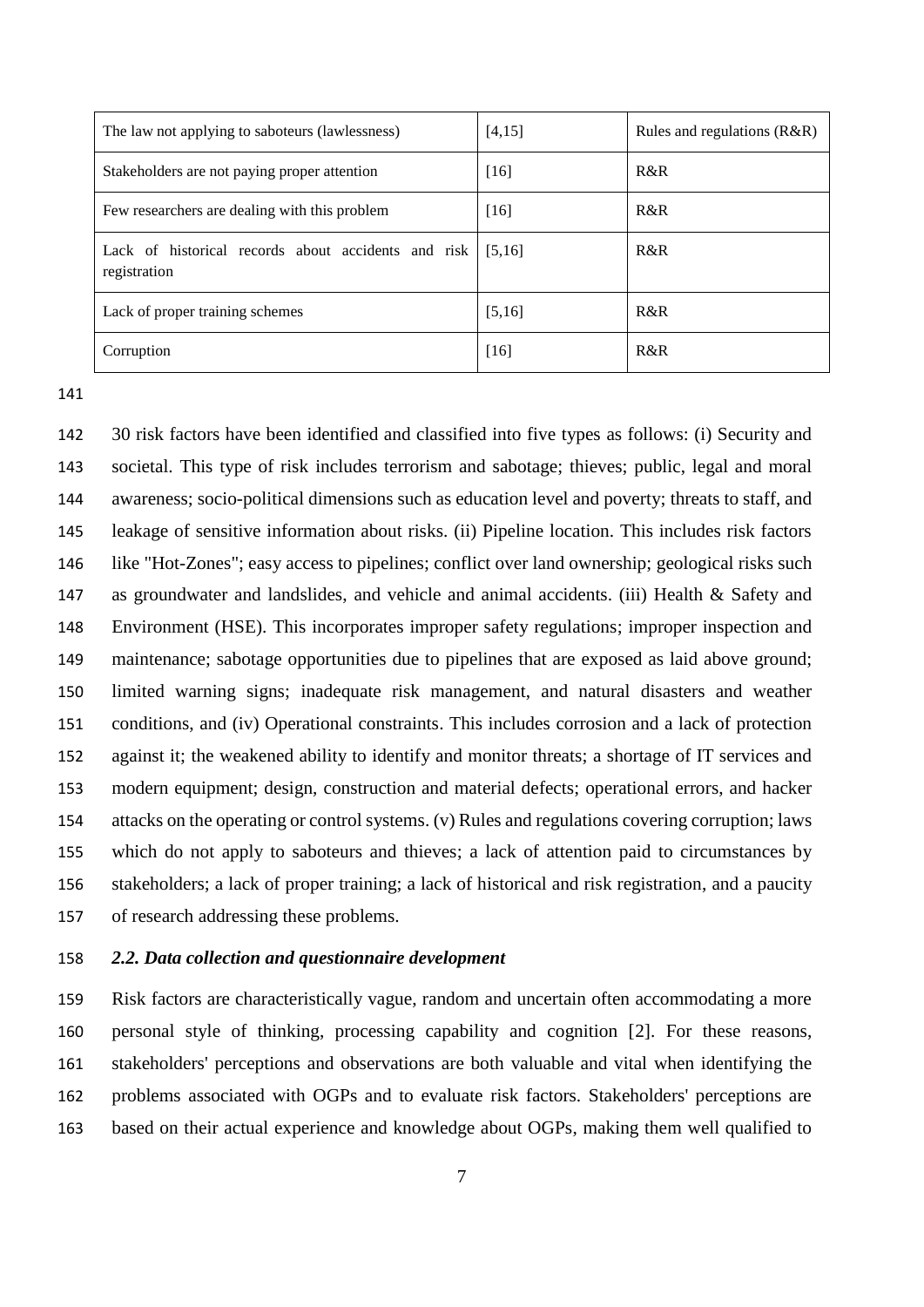monitor existing pipeline risks. Therefore, a quantitative industrial survey has been carried out with stakeholders to analyze the probability and severity of risk factors in Iraq.

 An online questionnaire survey was used in this research because it is one of the most widely- used methods of additional data collection, are easy to manage, quick and inexpensive [28]. The survey targets participants who have relevant experience with OGP projects such as consultants, planners and designers; construction, operating and maintenance workers; administrators; owners and clients, and researchers. There are however, some disadvantages/limitations associated with online services that could result in a low response rate such as a lack of accessibility to the internet, issues regarding computer literacy, web security and anonymity and knowledge about the website [29]. That said, authors like Bertot [30] and Czaja and Blair [29] have concluded that this kind of survey is the easiest form of data collection as real cooperation is provided via open-ended questions.

 Before carrying out the main survey, a pilot survey was conducted to assess the clarity of the survey and all questions which were found to be vague were revised or discarded. The revised survey was distributed via an online survey tool to OGP stakeholders in Iraq. To ensure a widespread distribution of the survey, the snowball sampling technique was applied [31,32] whereby the survey was initially distributed to a number of previously identified participants who were also asked to forward it to others until the required number of responses is reached [31]. This technique can help to collect data from a large number of participants. Participants were promised that their answers will be analyzed with confidentiality and anonymity.

 The survey includes 12 questions comprising 95 items in total. Questions 1 to 6 are discussed in this paper. Questions 7 to 12 are related to the future risk modelling work and simulation therefore, they are not included here. Questions 1, 2 and 3 concern the participant's occupation, experience and level of education in relation to OGP projects. Questions 4 and 5 are multi- choice, five-point Likert rating scales. Question 4 asks respondents to evaluate risk factors in 189 order of probability of occurrence on a scale of 1 to 5 where (1) = rare, (2) = unlikely, (3) = 190 possible,  $(4)$  = likely and  $(5)$  = almost certain. Question 5 asks participants to evaluate risk 191 factors in order of severity on a similar scale where  $(1)$  = negligible,  $(2)$  = minor,  $(3)$  = moderate,  $(4)$  = major and  $(5)$  = catastrophic. Question 6 is a drop-down question to compare the five types of risk factors by ranking these types from 1 to 5 regarding their impact and consequences on OGPs.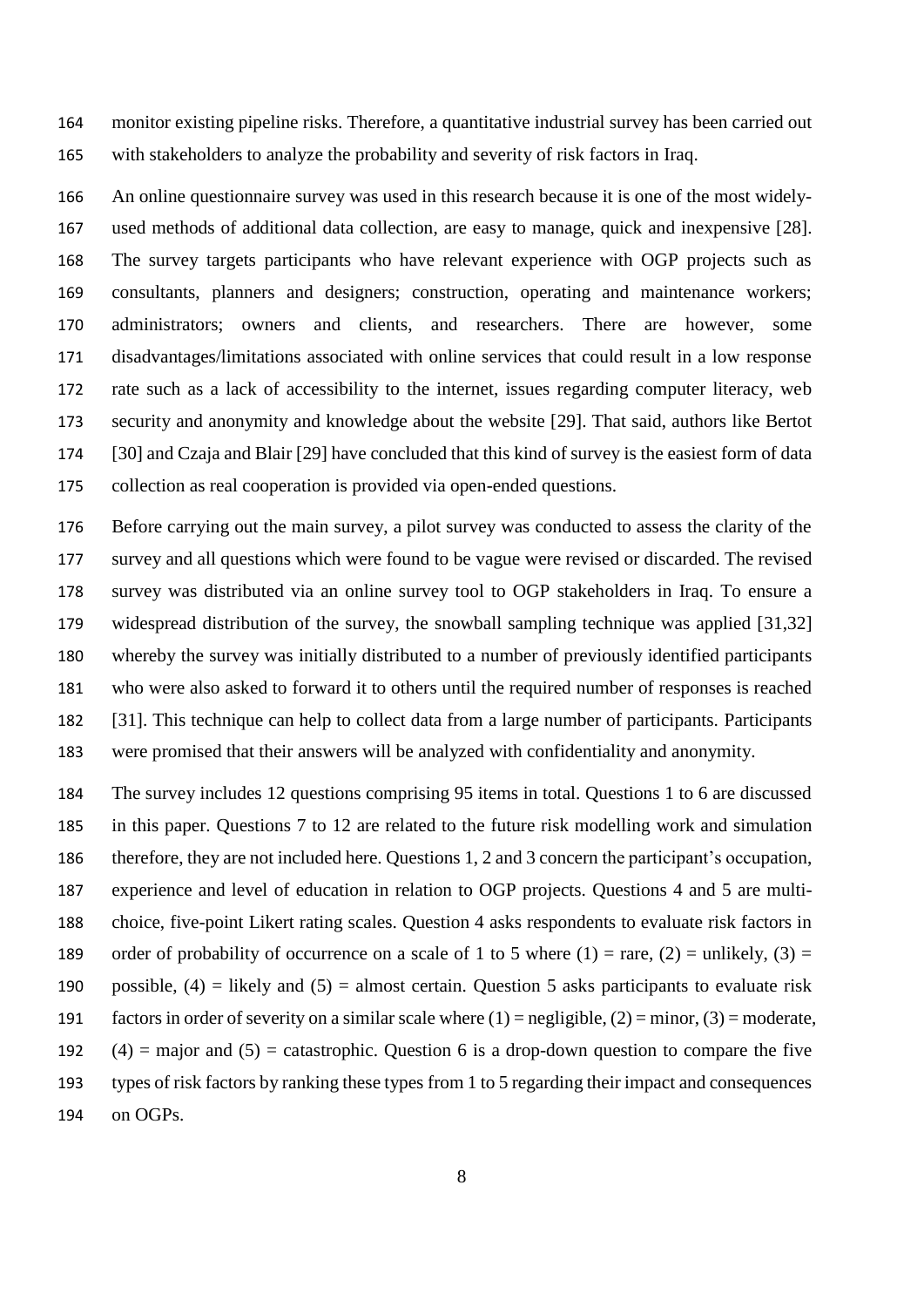## **3. Results**

#### *3.1. Reliability and Validity*

197 To assess the questionnaire's reliability, Cronbach's alpha correlation coefficient  $(\alpha)$  has been calculated to measure the reliability and average correlation, or internal consistency, of survey items [31, 33, and 34]. Different levels of reliability are required depending on the purpose and nature of the study. Pallant [35] recommends an alpha value of 0.7 as a minimum level of reliability.

- 202 The  $\alpha$  values are shown in Table 2 where it can be seen that all  $\alpha$  values are well above the acceptable value of 0,7. In this paper, reliability testing was carried out for questions 4 and 5 as these were rated on a Likert rating scale. Regarding individual questions, reliability testing is not applicable, as question 1, 2 and 3 are asking about demographic information and question 6 is asking about participants' personal opinions about ranking risk factors types where no scale is applicable.
- 

Table 2: α case processing summary.

| <b>Case Processing Summary</b> | Total $(N)$ | Number of items | Valid |     | Excluded * |          | $\alpha$ |
|--------------------------------|-------------|-----------------|-------|-----|------------|----------|----------|
|                                |             |                 | N     | %   | N          | $\%$     |          |
| Question No. 4                 | 194         | 30              | 194   | 100 | 194        | $\theta$ | 0,918    |
| Question No. 5                 | 194         | 30              | 194   | 100 | 194        | $\theta$ | 0,863    |

\* List wise deletion based on all variables in the procedure [36].

## *3.2. Sample demographics*

194 responders completed the questionnaire. As shown in Fig. 2, a wide range of OGP

stakeholders are represented in the sample.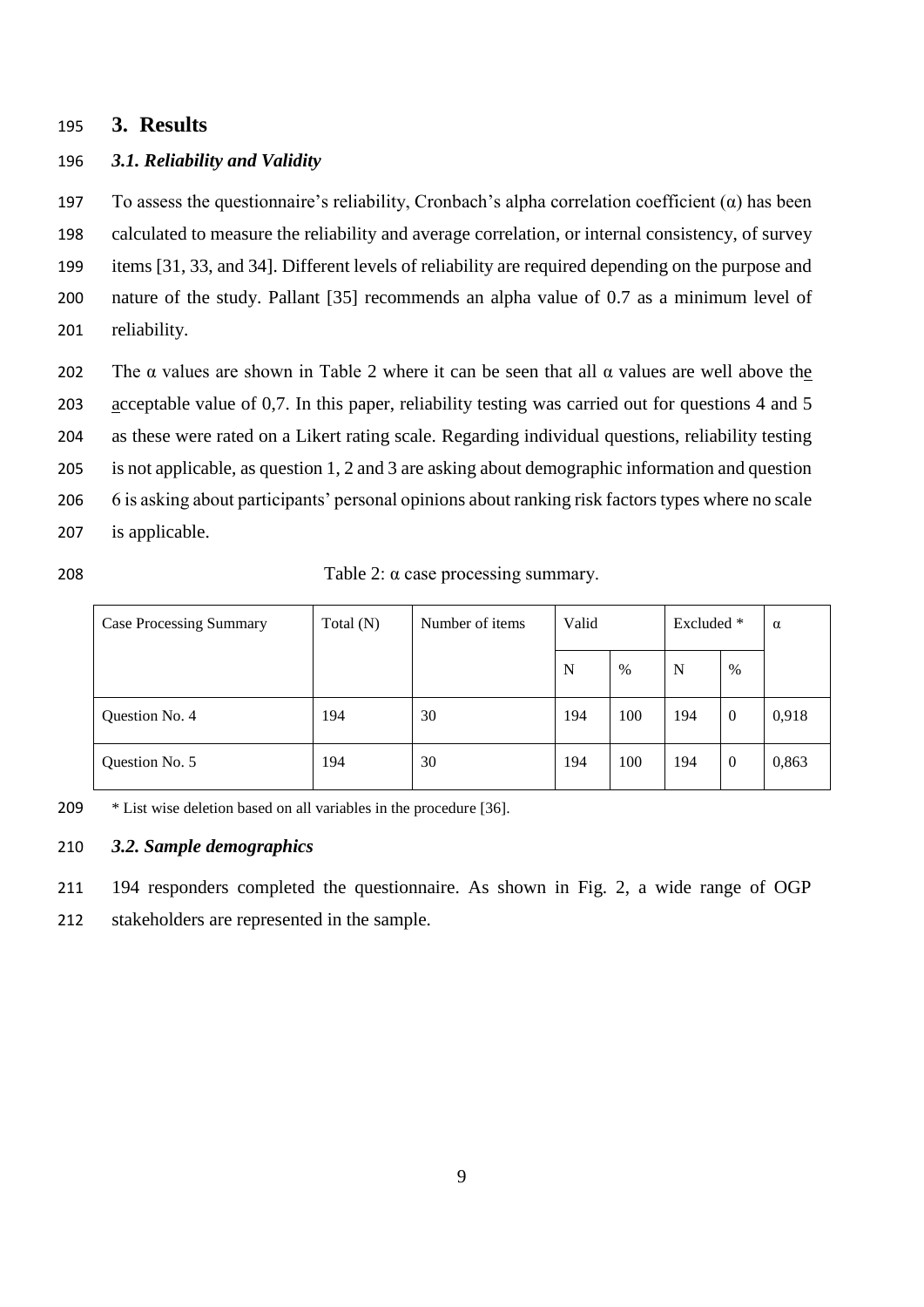

 Based on the statistical analysis of survey, the risk factors have been ranked according to their values of RI as presented in Table 3.

 In Table 3, column 2 shows the probability of the risk factors and column 3 ranks the factors 222 by their degree of probability. Column 4 shows the severity of the risk factors and column 5 ranks the factors by their degree of severity. Column 6 showsthe RI values for each risk factors. Regarding the rank of the risk factors, there are two columns of risk ranking, column 7 shows the overall ranking of risk factors and column 8 shows per type risk factors ranking. The 226 ranking for each of the five types of risk factors is as follows: (I) Regarding S & S risk factors, the survey results revealed that terrorism and sabotage actions are the most critical risk factors.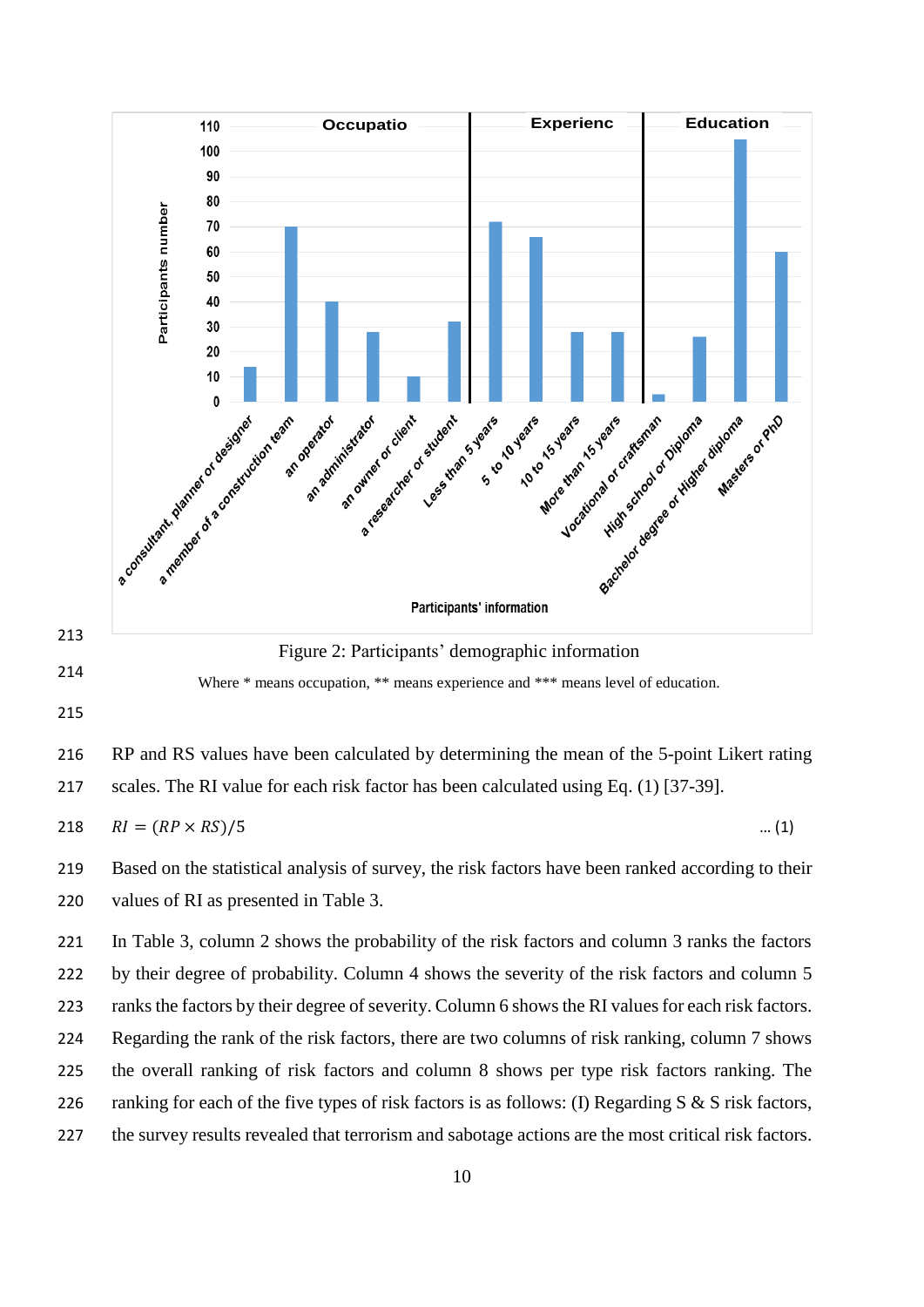This is followed by theft; reduced legal and moral awareness by the public; threats to staff, socio-political factors such as education level and poverty, and leakage of sensitive information. (II) Regarding pipeline location risk factors, hot-zones are the riskiest, while animal accidents factor the lowest. The  $2<sup>nd</sup>$ ,  $3<sup>rd</sup>$ ,  $4<sup>th</sup>$  and  $5<sup>th</sup>$  factors are pipeline is easy to access, conflict over land ownership, geological risk and vehicle accidents, respectively. (III) HSE risk factors are ranked as follows: improper safety regulations; inadequate maintenance and inspection; pipelines above the ground and exposed; limited warning signs; the weak nature of risk management, and natural disaster and weather conditions. (IV) Corrosion is the major operational issue facing pipelines. This is followed by an inadequate ability to identify and monitor risk factors; limited availability of IT; design, construction and material defects, and operational constraints. Problems caused by hacker attacks on operating or control systems 239 have the least impact on pipeline systems in Iraq. (V) From R & R risks, corruption has the highest impact, the remaining rules and regulations factors ranked as the law does not apply to saboteurs and thieves; stakeholders are not paying proper attention; a lack of proper training; the lack of an accident database and historical records, and little research on this subject.

- 243
- 

244 Table 3: Risks factor probability, severity, index and ranking*.*

| <b>Risk Factors</b>                                 | RP    | R <sub>1</sub><br>$\ast$ | RS    | R <sub>2</sub><br>$\ast$ | <b>RI</b> | R <sub>3</sub><br>$\ast$ | $R4*$            |
|-----------------------------------------------------|-------|--------------------------|-------|--------------------------|-----------|--------------------------|------------------|
| Terrorism and sabotage                              | 3,985 | 1                        | 4,485 | 1                        | 3,574     | 1                        | S&S 1            |
| Corruption                                          | 3,959 | 2                        | 4,309 | $\overline{2}$           | 3,412     | $\overline{2}$           | R&R1             |
| Geographical location e.g. "Hot-Zones"              | 3,696 | 4                        | 4,093 | 4                        | 3,025     | 3                        | PL <sub>1</sub>  |
| The law does not apply on the saboteurs and thieves | 3,593 | 16                       | 4,191 | 3                        | 3,011     | 4                        | <b>R&amp;R2</b>  |
| <b>Thieves</b>                                      | 3,680 | 6                        | 4,067 | 5                        | 2,994     | 5                        | S&S 2            |
| Corrosion and lack of protection against it         | 3,691 | 5                        | 3,979 | 6                        | 2,937     | 6                        | OC 1             |
| Improper safety regulations                         | 3,675 | 7                        | 3,938 | 8                        | 2,895     | 7                        | HSE <sub>1</sub> |
| Improper inspection and maintenance                 | 3,649 | 10                       | 3,923 | 9                        | 2,863     | 8                        | HSE <sub>2</sub> |
| Low public legal and moral awareness                | 3,711 | 3                        | 3,840 | 11                       | 2,850     | 9                        | $S&S$ 3          |
| Weak ability to identify and monitor the threats    | 3,624 | 12                       | 3,876 | 10                       | 2,809     | 10                       | OC <sub>2</sub>  |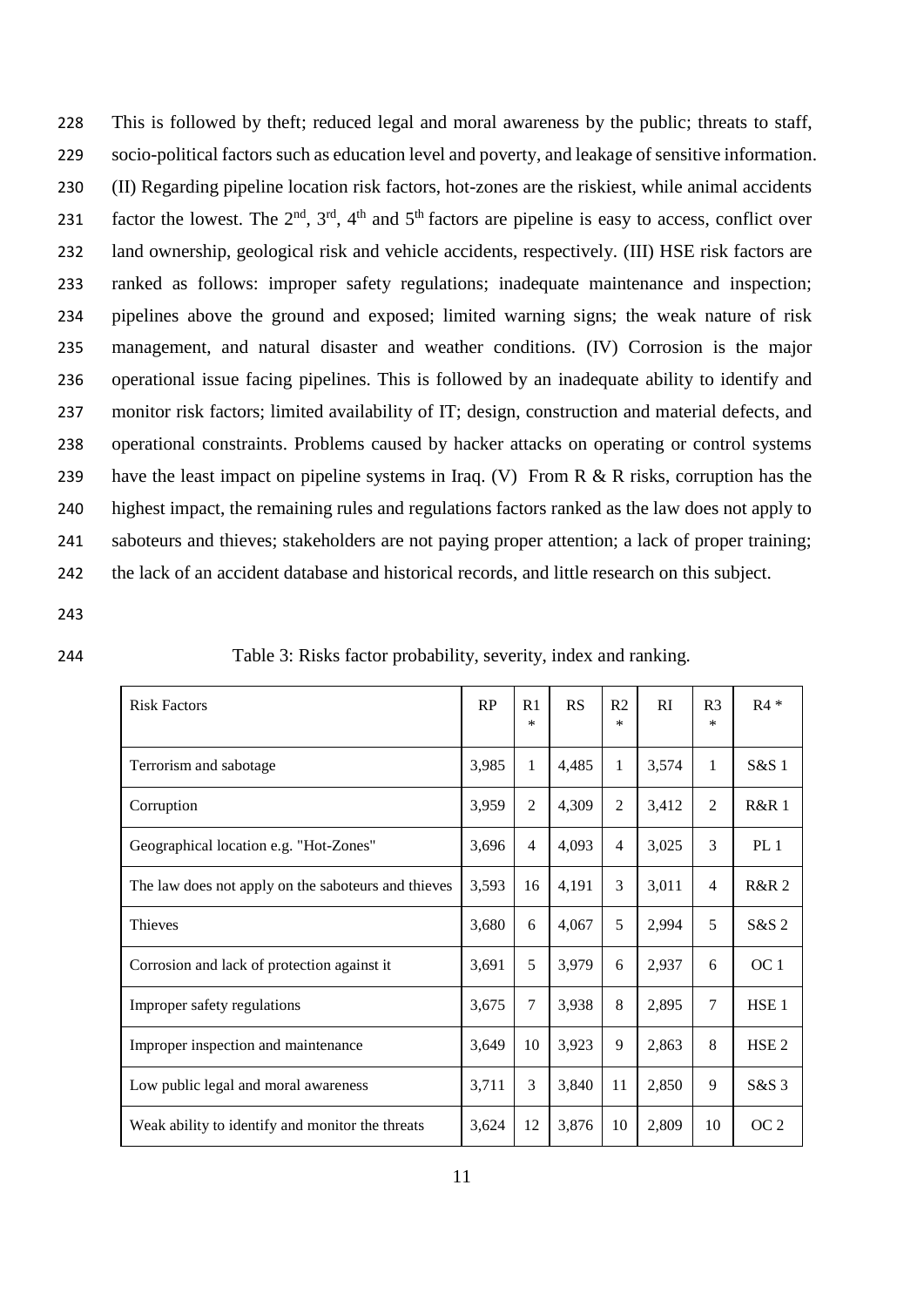| Stakeholders are not paying proper attention                      | 3,521 | 18 | 3,943 | 7  | 2,777 | 11 | <b>R&amp;R 3</b> |
|-------------------------------------------------------------------|-------|----|-------|----|-------|----|------------------|
| Lack of proper training                                           | 3,629 | 11 | 3,753 | 13 | 2,724 | 12 | <b>R&amp;R4</b>  |
| The opportunity to sabotage exposed pipelines                     | 3,655 | 9  | 3,665 | 16 | 2,679 | 13 | HSE <sub>3</sub> |
| Shortage of IT services and modern equipment                      | 3,660 | 8  | 3,634 | 19 | 2,660 | 14 | OC <sub>3</sub>  |
| Limited warning signs                                             | 3,624 | 13 | 3,665 | 17 | 2,656 | 15 | HSE <sub>4</sub> |
| The pipeline is easy to access                                    | 3,608 | 15 | 3,639 | 18 | 2,626 | 16 | PL <sub>2</sub>  |
| Lack of historical and risk registration                          | 3,552 | 17 | 3,696 | 15 | 2,625 | 17 | <b>R&amp;R 5</b> |
| Little research on this topic                                     | 3,624 | 14 | 3,577 | 22 | 2,593 | 18 | <b>R&amp;R 6</b> |
| Design, construction and material defects                         | 3,320 | 21 | 3,830 | 12 | 2,543 | 19 | OC <sub>4</sub>  |
| Conflict over land ownership                                      | 3,474 | 19 | 3,598 | 20 | 2,500 | 20 | PL <sub>3</sub>  |
| Threats to staff                                                  | 3,309 | 22 | 3,727 | 14 | 2,467 | 21 | $S&S$ 4          |
| Socio-political effects such as poverty and level of<br>education | 3,428 | 20 | 3,397 | 24 | 2,329 | 22 | S&S 5            |
| Operational errors                                                | 3,072 | 24 | 3,588 | 21 | 2,204 | 23 | OC <sub>5</sub>  |
| Inadequate risk management                                        | 3,206 | 23 | 3,387 | 25 | 2,172 | 24 | HSE <sub>5</sub> |
| Leakage of sensitive information                                  | 2,964 | 25 | 3,485 | 23 | 2,066 | 25 | $S&S$ 6          |
| Geological risks such as groundwater and landslides               | 2,732 | 26 | 3,175 | 26 | 1,735 | 26 | PL <sub>4</sub>  |
| Natural disasters and weather conditions                          | 2,639 | 27 | 3,057 | 27 | 1,613 | 27 | HSE <sub>6</sub> |
| Vehicles accidents                                                | 2,443 | 28 | 2,706 | 29 | 1,322 | 28 | PL 5             |
| Hacker attacks on the operating or control systems                | 2,227 | 29 | 2,948 | 28 | 1,313 | 29 | OC <sub>6</sub>  |
| Animals accidents                                                 | 1,892 | 30 | 2,026 | 30 | 0,766 | 30 | PL <sub>6</sub>  |

245 \*Where  $R1 = RP$  ranking,  $R2 = RS$  ranking,  $R3 = RI$  ranking and  $R4 = \text{ranking per type.}$ 

 According to the survey results, the five types of risk factors have been ranked as follows. Security and social type is the most critical risk factor, followed by pipe location; HSE; rules and regulations and operational constraints, as presented in Table 4, where rank 1 represents 249 the highest impact and 5 the lowest impact amongst risk factors types.

250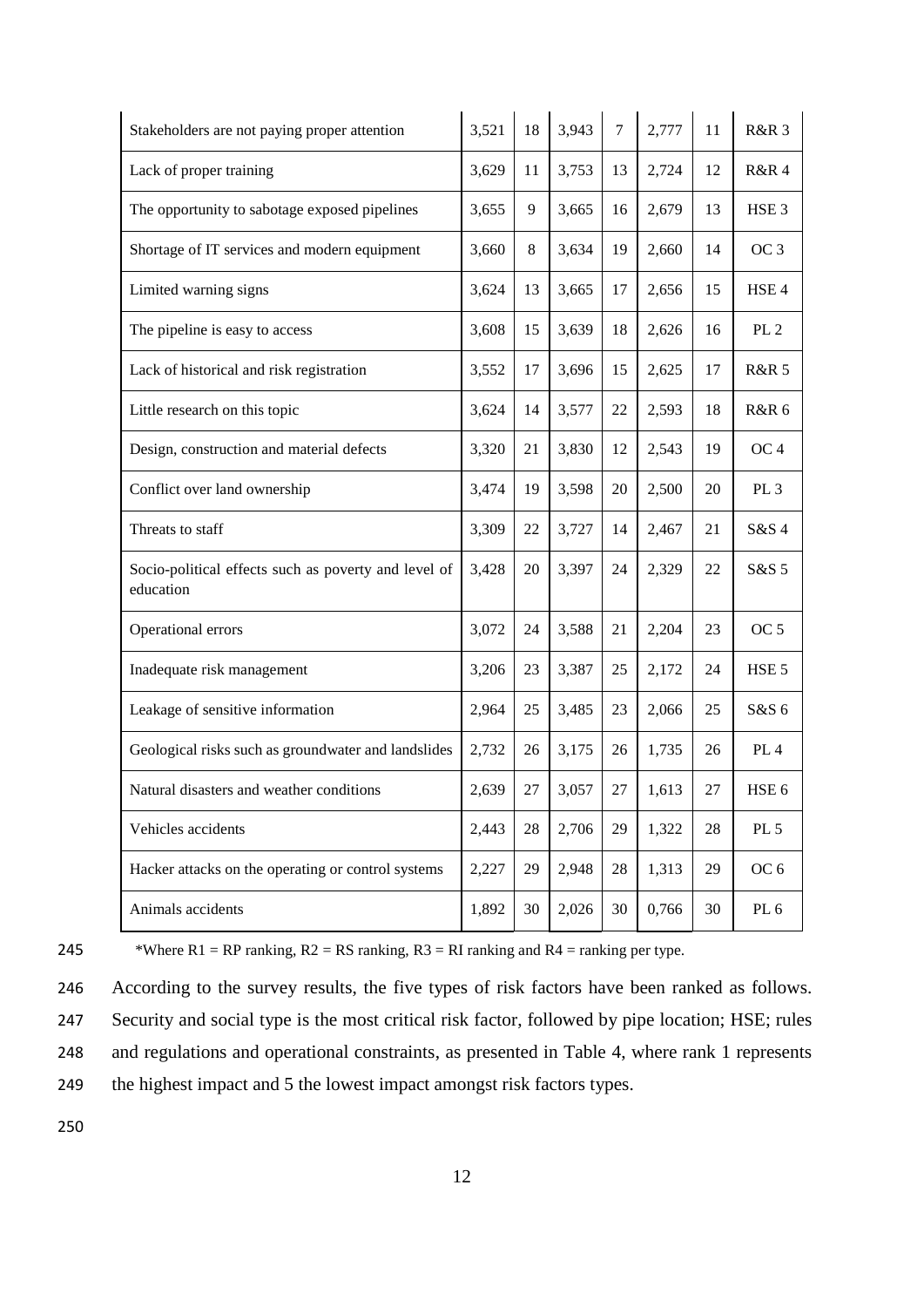| <b>Risk factors type</b>      | Mean  | Rank |
|-------------------------------|-------|------|
| Security and societal factors | 2,155 | 1    |
| Pipe location factors         | 2,634 | 2    |
| <b>HSE</b> factors            | 3,134 | 3    |
| Rules and regulations factors | 3,536 | 4    |
| Operational constraints       | 3,541 | 5    |

Table 4: The ranking of risk factors types.

#### **4. Discussion**

 Iraq has an extensive pipeline network used to transport oil products for local consumption and for exports through ports and neighboring countries. To handle increases in oil production and exports, a substantial number of new pipelines have to be built, both inside and outside of Iraq. As well as, much of the existing pipelines are in need of repair and expansion [40]. At the same time, there is an urgent need for the country to overcome the many formidable challenges and risk factors that work to obstruct pipeline performance and the development of new projects [40, 41]. A risk index that identifies risk factors and evaluates the probability and severity of each risk is fundamental for risk management. Understanding and evaluating OGP risk factors will help stakeholders, decision makers, policymakers and researchers to adopt a sustainable risk management strategy during the different stages of pipeline projects.

 The holistic RMM framework developed here aims to support the identification, analyses and ranking of OGP risk factors more comprehensively and systematically. As such, this paper is based on an extensive literature review which serves as its foundation providing a comprehensive overview about OGP risk factors especially those in insecure environments. OGPs risk factors have been analyzed and ranked based on the real observations of the stakeholders. The RMM developed here provides a holistic and systematic approach to risk management. It also provides a new database that supplies the data essential for risk management processes, such as a potential list of risk factors and the probability and severity of these factors. This paper's findings and recommendations are suitable and applicable for OGPs in Iraq and many other countries under similar situations. OGP stakeholders could use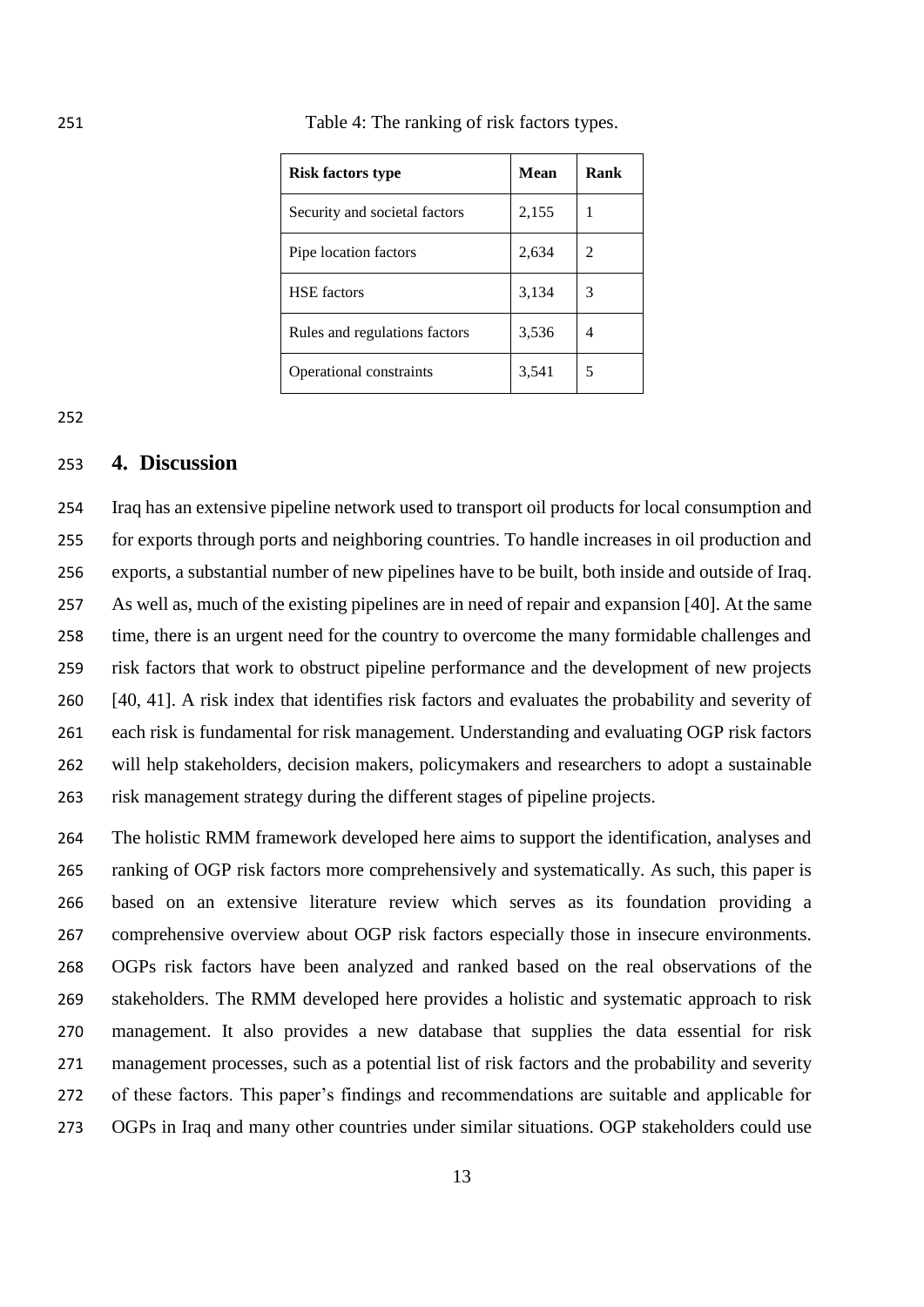this paper's findings, specifically Tables 1 and 3 and Fig. 1, to improve risk management during the pipeline projects' stages.

276 The questionnaire results were found to be reliable as all  $\alpha$  values are above 0.7, as shown in Table 2. The demographic information about the 194 responders reflects the diversity of the sample, as shown in Fig. 2. This level of diversity means the questionnaire has reached the target population as all categories of stakeholder are represented. Correct sampling facilitates more realistic risk identification and enhances the results of the evaluation. The top risk factors in Table 3 indicate that terrorism and acts of theft are the first and fifth most pressing factors. Corruption is the second top risk factor, followed by geographical location e.g. "Hot-Zones" and law as not applicable to saboteurs and thieves, all of which are obstructing pipeline projects. Table 4 reveals that Iraqi OGP stakeholders are most concerned with security and societal risk factors, the geographical location of pipelines and HSE factors. To establish an effective OGP risk management approach in Iraq, stakeholders' perceptions are crucial to help identify and analyze OGP problems because they are based on real experience of pipeline projects and existing problems in the field. For these reasons, both the literature findings and survey results will provide a clearer understanding of OGP risk factors.

#### **5. Conclusion**

 Risk management is a continuous process of risk identification, analysis, evaluation and risk response actions. Based on an extensive literature review, a list of thirty risk factors relevant to OGPs, were identified and used to design a questionnaire and conduct an industry-wide survey. A total of 194 participants were recruited using a snowball approach, the risk factors ranked based on RP, RS and RI values. The results indicated that the risk factors with the highest impact are terrorism and sabotage, corruption, "Hot-Zones", lawlessness regarding saboteurs, and thieves. Geological risks, natural disasters and weather conditions, hacker attacks on operating and/or control systems, and vehicle and animal accidents are the risk factors with the least impact. The results of the statistical analysis show that the TPD is mostly responsible for OGP failure in Iraq. It is concluded that TPD should be given priority in order to mitigate and limit damage to OGPs in Iraq.

 The findings support OGP risk management systems specifically in developing and unstable countries like Iraq. OGP stakeholders could use the results provided in Tables 1, 3 and 4, as a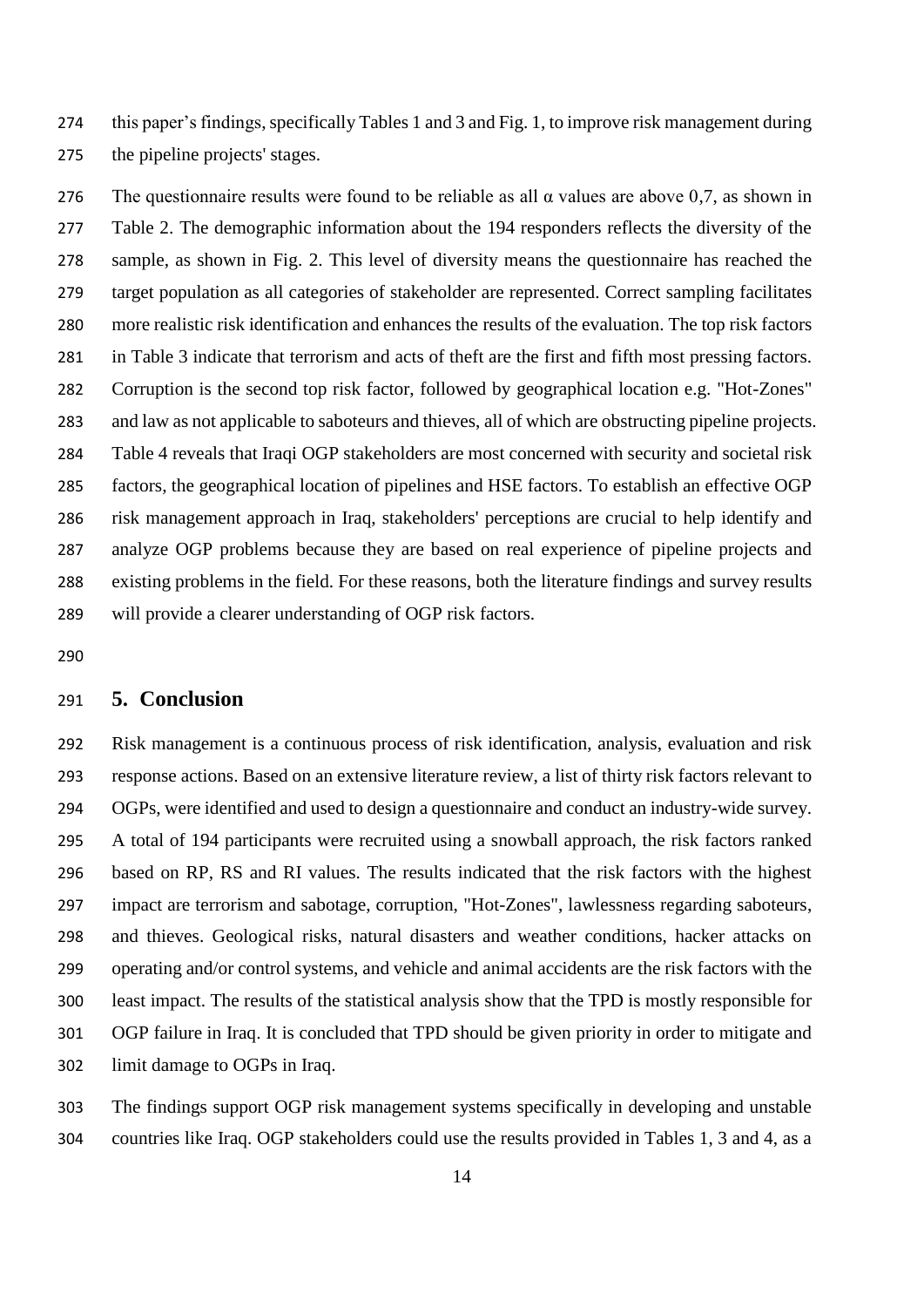database to overcome the problem of data availability, using the research as a risk evaluation tool for monitoring and prioritizing risks during design, re-design, construction, operation, inspection and maintenance activities.

 Looking to the future, this paper presents the initial findings of a PhD research which mainly focuses on identifying and analyzing the risks associated with OGPs and to present the initial framework for an RMM. These findings will be used to develop a computer based risk management model in the next stage of study, where the numerical results will be used as key input for the model.

## **Acknowledgements**

 The authors are extremely grateful for the financial support from the Ministry of Higher Education and Scientific Research (MOHERS), Iraq and AL-Muthanna University.

## **References**

- [1] M. El-Abbasy, A. Senouci, T. Zayed, F. Mosleh. A condition assessment model for oil and gas pipelines using integrated simulation and analytic network process. Structure and Infrastructure Engineering. Vol. 11, No. 3, pp. 263–281. 2015
- [2] Y. Guo, X. Meng, D. Wang, T. Meng, S. Liu, R. He. Comprehensive risk evaluation of long-distance oil and gas transportation pipelines using a fuzzy Petri net model. Journal of Natural Gas Science and Engineering. Vol. 33, issue Jul 31, pp. 18-29. 2016.
- [3] W. Muhlbauer. Pipeline Risk Management Manual: Ideas, Techniques, and Resources. Gulf Professional Publishing: Elsvier Inc. Burlington, MA 01803, USA. ISBN 0-7506- 7579-9. 2004.
- [4] X. Peng, D. Yao, G. Liang, J. Yu, S. He. Overall reliability analysis on oil/gas pipeline under typical third-party actions based on fragility theory. Journal of Natural Gas Science and Engineering. Vol. 34, issue Aug 31, pp. 993-1003. 2016.
- [5] N. Balfe, M. Chiara Leva, B. McAleer, M. Rocke. Safety Risk Registers: Challenges and Guidance. Chemical Engineering Transactions. Vol. 36, pp. 571-576. 2014. DOI: 10.3303/CET1436096.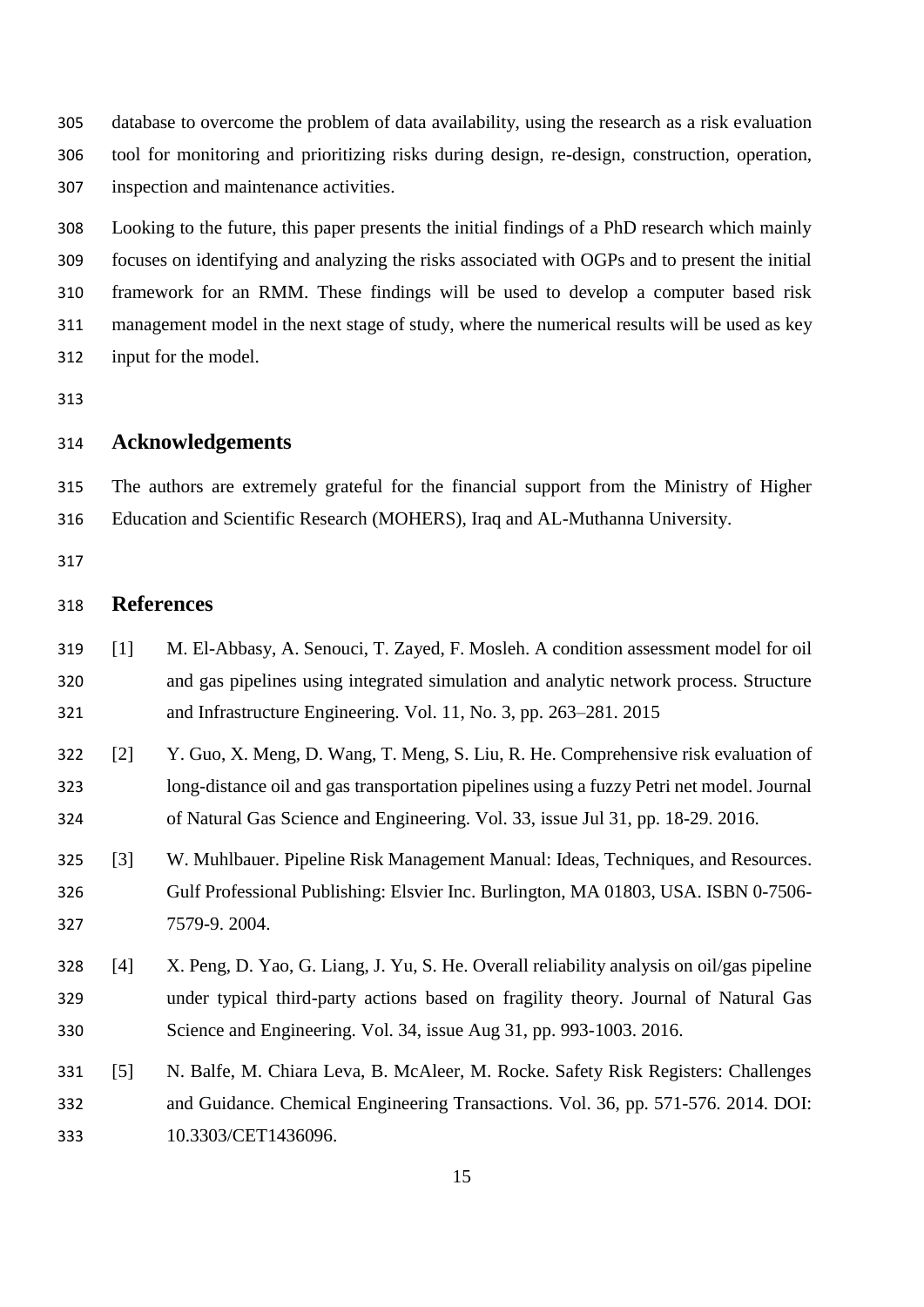- [6] A. Srivastava, J. Gupta. New methodologies for security risk assessment of oil and gas industry. Process Safety and Environmental Protection. Vol. 88, issue 6, pp. 407-412. 2014.
- [7] C. Fang, F. Marle. A simulation-based risk network model for decision support in project risk management. Decision Support Systems. Vol. 52, issue 3, pp. 635-644. 2012.
- [8] L. Labaka, J. Hernantes, J. Sarriegi. A holistic framework for building critical infrastructure resilience. Technological Forecasting and Social Change. Vol. 103, issue Feb 29, pp. 21-33. 2016.
- [9] B. Anifowose, D. Lawler, D. Horst, L. Chapman. Attacks on oil transport pipelines in Nigeria: A quantitative exploration and possible explanation of observed patterns. Applied Geography. Vol. 32, issue Mar 31, pp. 636-651. 2016.
- [10] K. Filippina, L. Dreher. Major Hazard Risk Assessment for Existing and New Facilities. American Institute of Chemical Engineers. Vol. 23, No. 4, pp. 237 - 243. 2004.
- [11] T. Whipple, R. Pitblado. Applied risk-based process safety: A consolidated risk register and focus on risk communication. Journal of American Institute for Chemical Engineers, Process Safety Progress, Vol. 29, No. 1, pp. 39-46. 2009.
- [12] X. Zhao, N. Singhaputtangkul. Effects of Firm Characteristics on Enterprise Risk Management: Case Study of Chinese Construction Firms Operating in Singapore. Journal of Management in Engineering. Vol. 32, issue 4, pp. 05016008-1 to 9. 2016.
- [13] N. Khakzad, F. Khan, P. Amyotte. Safety analysis in process facilities: Comparison of fault tree and Bayesian network approaches. Reliability Engineering & System Safety. Vol. 96, issue 8, pp. 925-932. 2011.
- [14] D. Ge, M. Lin, Y. Yang, R. Zhang, Q. Chou. Reliability analysis of complex dynamic fault trees based on an adapted K.D. Heidtmann algorithm. SAGE Journals, Proceedings of the Institution of Mechanical Engineers, Part O: Journal of Risk and Reliability. Vol. 229, issue 6 pp. 576-586. 2015.
- [15] S. Mubin, G. Mubin. Risk analysis for construction and operation of gas pipeline projects in Pakistan. Pak. J. Engg. & Appl. Sci. Vol. 2, issue Jan, pp. 22-37. 2008.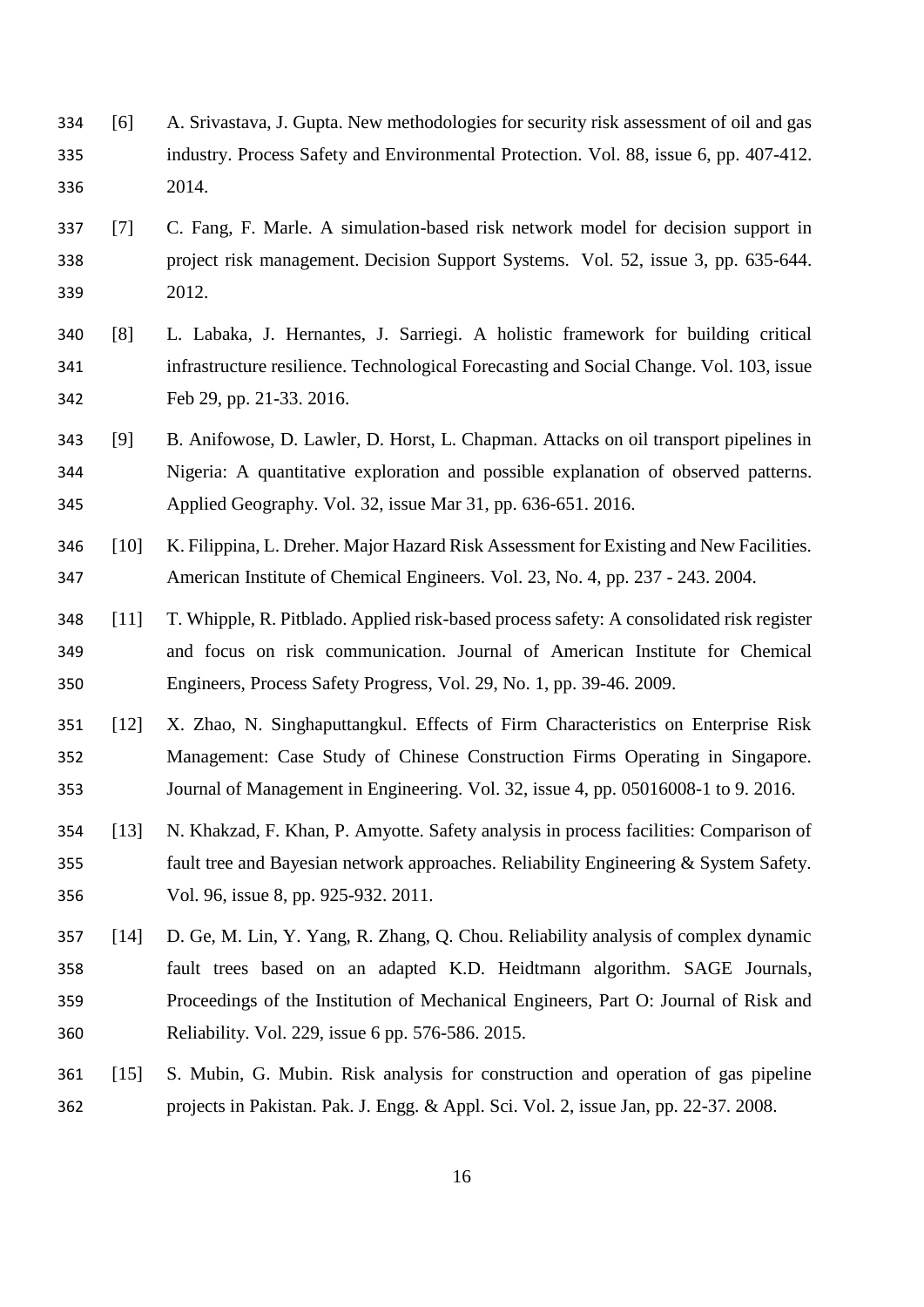- [16] U. Nnadi, Z. El-Hassan, D. Smyth, J. Mooney. Lack of proper safety management systems in Nigeria oil and gas pipelines. IChemE Institution of Chemical Engineers. Vol. 2, issue 237, pp. 27-34. 2014.
- [17] F. Onuoha. Oil pipeline sabotage in Nigeria: Dimensions, actors and implications for national security. African Security Review. Vol. 17, issue 3, pp. 99-115. 2008.
- [18] H. Li, R. Sun, W. J. Lee, K. Dong, R. Guo. Assessing Risk in Chinese Shale Gas Investments Abroad: Modelling and Policy Recommendations. Sustainability MDPI. Vol. 8, issue 8, pp. 1-17. 2016.
- [19] A. Dawotola, P. Gelder, J. Vrijling. Multi Criteria Decision Analysis framework for risk management of oil and gas pipelines. Reliability, Risk and Safety – Ale, Papazoglou & Zio (eds). Taylor & Francis Group, London, ISBN 978-0-415-60427-7. pp. 307-314. 2010.
- [20] L. Lu, W. Liang, L. Zhang, H. Zhang, Z. Lu, J. Shan. A comprehensive risk evaluation method for natural gas pipelines by combining a risk matrix with a bow-tie model. Journal of Natural Gas Science and Engineering. Vol. 25, issue Jul 31, pp. 124-133. 2015.
- [21] A. Rowland. GIS-based prediction of pipeline third-party interference using hybrid multivariate statistical analysis. PhD thesis. School of Marine Science and Technology. Newcastle University. Newcastle, England, UK. 2011.
- [22] W. Wu, C. Yang, J. Chang, P. Château, Y. Chang. Risk assessment by integrating interpretive structural modeling and Bayesian network, case of offshore pipeline project. Reliability Engineering & System Safety. Vol. 142, pp. 515-524. 2015.
- [23] K. Macdonald, A. Cosham. Best practice for the assessment of defects in pipelines gouges and dents. Engineering Failure Analysis. Vol. 12, pp. 720-745. 2005.
- [24] J. Mather, C. Blackmore, A. Petrie, C. Treves. An Assessment of Measures in Use for Gas Pipelines to Mitigate Against Damage Caused by Third Party Activity. Contract Research Report 372/2001. WS Atkins Consultants for the Health and Safety Executive, Birchwood, Warrington, WA3 7WA, UK. ISBN 0 7176 2113 8. 2001.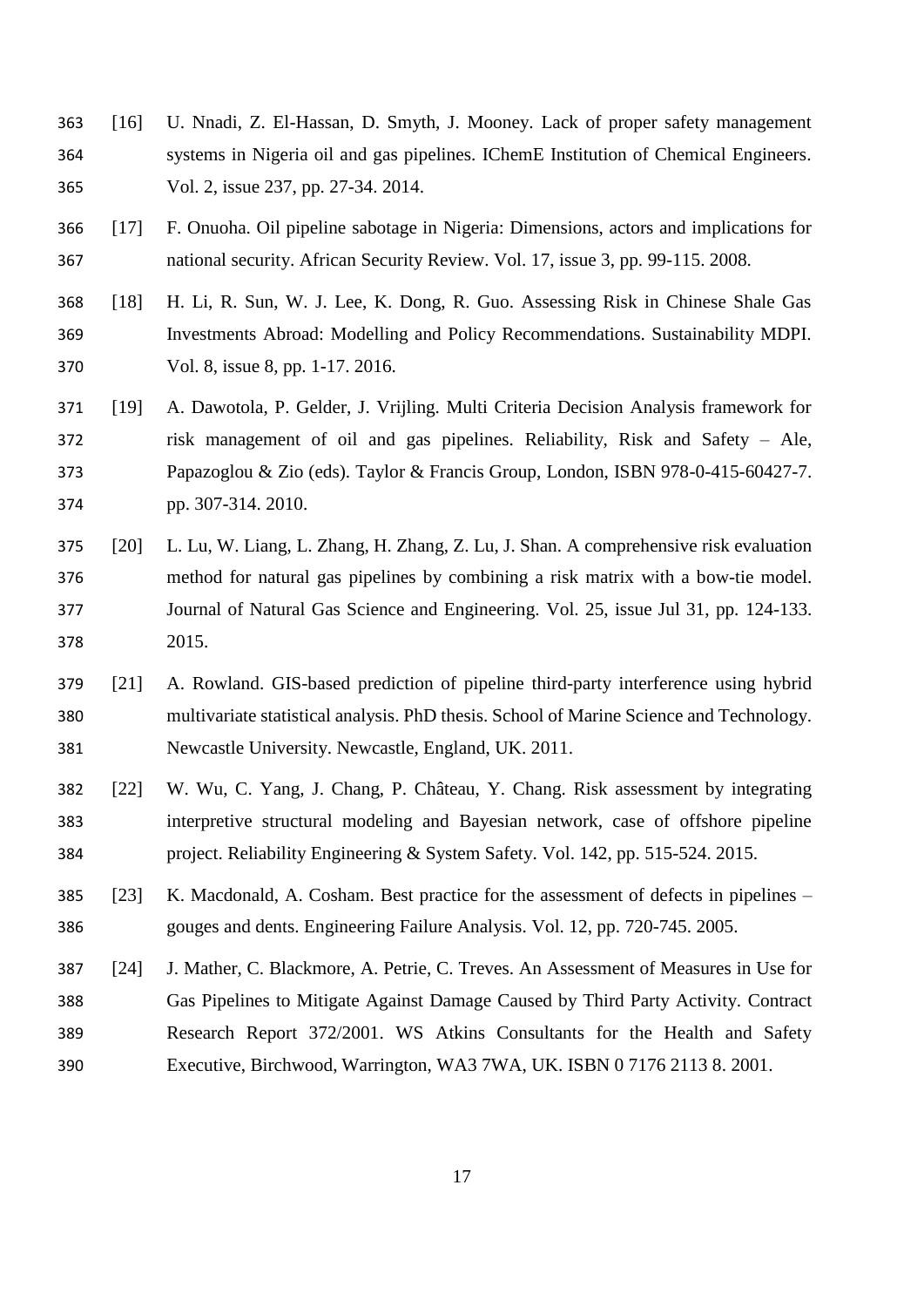- [25] S. Akel, F. Riegert. Third-party interference pipeline survey based on risk assessment. Journal of Pipeline Engineering. Third-party interference pipeline survey based on risk assessment Vol. 10, pp. 231-236. 2011.
- [26] G. Kabir, R. Sadiq, S. Tesfamariam. A fuzzy Bayesian belief network for safety assessment of oil and gas pipelines. Structure and Infrastructure Engineering. Vol. 12, No. 8, pp. 874-889. 2015.
- [27] N. Sulaiman, H. Tan. Third party damages of offshore pipeline. Journal of Energy Challenges and Mechanics. Vol. 1, issue 1, pp. 14-19. 2014.
- [28] S. Dolnicar, C. Laesser, K. Matus. Online versus paper: format effects in tourism surveys. Journal of Travel Research. Vol. 47, issue 3, pp. 295-316. 2009.
- [29] J. Blair, R. Czaja. J. Blair. Designing surveys: A guide to decisions and procedures, Pine Forge Press. SAGE. London. ISBN 978-1-4129-9734-8. 2013.
- [30] J. C. Bertot. Web-Based Surveys: Not Your Basic Survey Anymore. The University of Chicago Press Journal. Vol. 79, No. 1, pp. 119-124. 2009.
- [31] R. Ameen, M. Mourshed. Environmental, Social and Economic Challenges for Urban Development: Stakeholder's Perception in a Developing Economy. Proceedings of the sixteenth of International Conference on Computing in Civil and Building Engineering. Osaka, Japan. 2016.
- [32] I. M. Dragan, A. Isaic-Maniu. Snowball sampling completion. Journal of Studies in Social Sciences. Vol. 5, No. 2, pp.160-177. 2013.
- [33] L. Cronbach. Coefficient alpha and the internal structure of tests. Psychometrika, Springer Link. Vol. 16, issue, 3, pp. 279-334. 1951.
- [34] N. Webb, R. Shavelson, and E. Haertel. Reliability Coefficients and Generalizability Theory. In: Rao, C.R. & Sinharay, S. (eds.) Handbook of Statistics, North Holland: Elsevier. Vol. 26, pp. 81-124. 2006.
- [35] J. Pallant. SPSS Survival Manual: A Step by Step Guide to Data Analysis Using SPSS. Allen & Unwin Pty Limited, Crow's Nest, NSW, Australia, 2005.
- [36] IBM Corp. Released 2013. IBM SPSS Statistics for Windows, Version 22.0. Armonk, NY: IBM Corp.